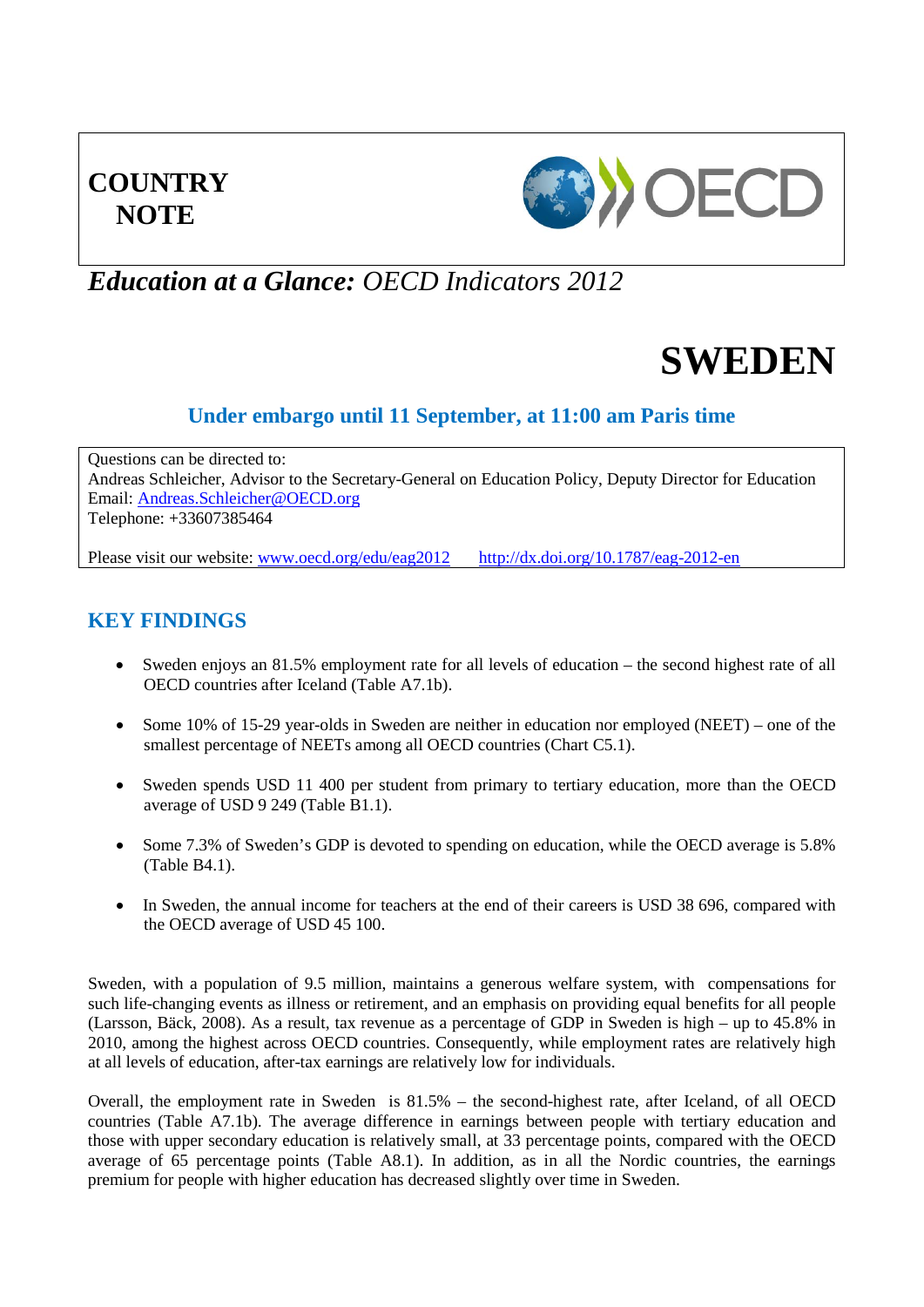#### *Equity is a hallmark of the Swedish education system…*

In spite of the rapidly expanding enrolment rates, especially in higher education, equity in educational *opportunities has not suffered.* 

Enrolment rates for early childhood and primary education are relatively high in Sweden. Some 90% of three-year-olds attend school (compared with the OECD average of 69%), and 94% of four-year-olds do (the OECD average is 81%). Since 2005, the enrolment rate among three-year-olds increased by 6 percentage points, compared to an average of 2 percentage points among all OECD countries. Early enrolment can be seen as a sign of equity insofar as PISA data show that students who have attended pre-primary school outperform students who have not, even after students' socio-economic backgrounds are taken into account. (Table C2.1, Chart C2.1)

Relatively few young people in Sweden are neither in education nor employed (NEET). In fact, Sweden has one of the lowest percentages – 10% – of NEETs among all OECD countries. Only 5.4% of 15-19 year-olds in Sweden are in this group (Table C5.4a). Meanwhile, 87% of 24-65 year-olds have attained at least an upper secondary education, compared with 74% across OECD countries. This difference is widest among the oldest age cohort. While some 91% of 24-35 year-olds have attained at least an upper secondary education (the OECD average is 82%), 77% of 55-64 year-olds in Sweden have attained this level of education – which is 15 percentage points more than the OECD average (Table A1.2a.).



#### Chart A2.1. Upper secondary graduation rates (2010)

Note: Only first-time graduates in upper secondary programmes are reported in this chart.

1. Year of reference 2009.

Countries are ranked in descending order of the upper secondary graduation rates in 2010.

Source: OECD. China: UNESCO Institute for Statistics (World Education Indicators programme). Table A2.1. See Annex 3 for notes

(www.oecd.org/edu/eag2012).<br>**StatLink & for http:**//dx.doi.org/10.1787/888932661573

Sweden has already achieved the goal, set by the European Union in its Europe 2020 Strategy, of ensuring that at least 40% of 30-34 year-olds in the country hold a tertiary degree: some 42% of the country's 25-34 year-olds have attained a tertiary education (the OECD average for this age group is 38%). Among the wider population of 25-64 year-olds, 34% have attained this level of education – three percentage points higher than the OECD average.

© OECD 2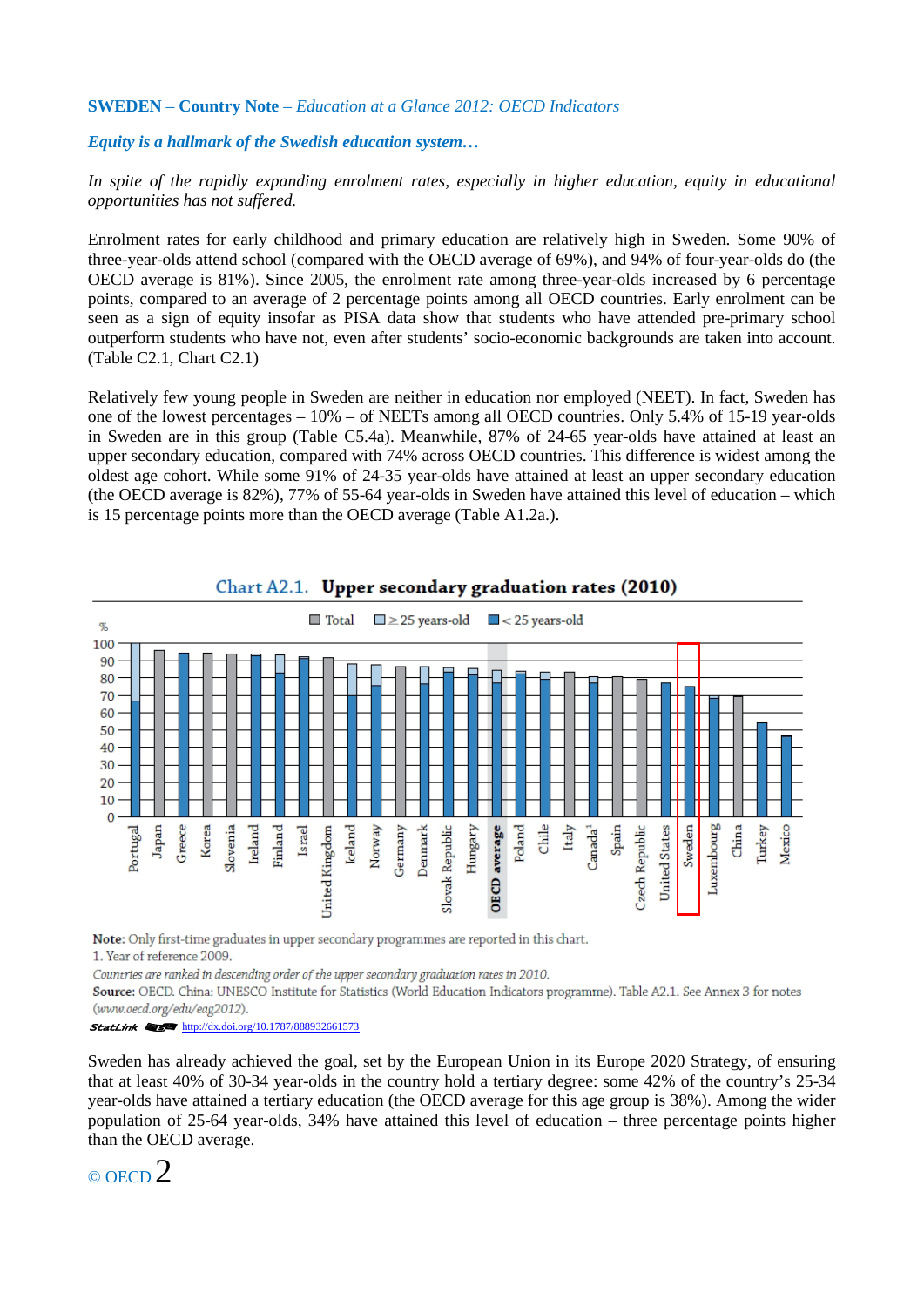Equity is also reflected in the idea that everyone is given a chance to succeed in the long run. Sweden embraces lifelong learning: the level of participation in formal and non-formal education among 25-64 yearolds who have not attained an upper secondary education is the highest in among OECD countries – nearly 56% (Table C6.7). In fact, participation in formal and non-formal education is prevalent for people at all levels of education, where Sweden is at the top of the rankings.



Chart C6.2. Participation in non-formal education, by age group (2007)

Equity in education is also reflected in learning outcomes, and in Sweden, students from socio-economically disadvantaged backgrounds perform at a relatively high level. The mean PISA score of the country's most disadvantaged schools<sup>[1](#page-2-0)</sup> is 476 score points, compared to the average score of 458 points among similar schools throughout the OECD area (Table A5.4).

#### *..but there is a price to pay for equity in education.*

Sweden funds its equitable education system by devoting a relatively high percentage of its GDP to education and by having one of the highest levels of expenditure per student in the world. Some 7.3% of GDP is allocated to education and R&D undertaken within higher education institutions (the OECD average is 5.8%) (Table B4.1). This has been a trend for many years, as the percentage of GDP devoted to education was 7.1% in 1995 (Table B4.3). This funding goes to both public and private educational institutions. All pre-primary, primary, secondary and post-secondary non-tertiary education is publicly funded. The country

<span id="page-2-0"></span><sup>&</sup>lt;sup>1</sup> Disadvantage quartiles are defined at the country level, ranking schools according to the proportion of students with low-educated mothers. The highest disadvantage quartile, the top quartile, is the one with the 25% of schools where the proportion of students with low-educated mothers is highest. The opposite is true for the lowest disadvantaged quartile, the bottom quartile. Low-educated mothers are those with an educational attainment level lower than upper secondary education. Highly educated mothers are those with a tertiary level of education.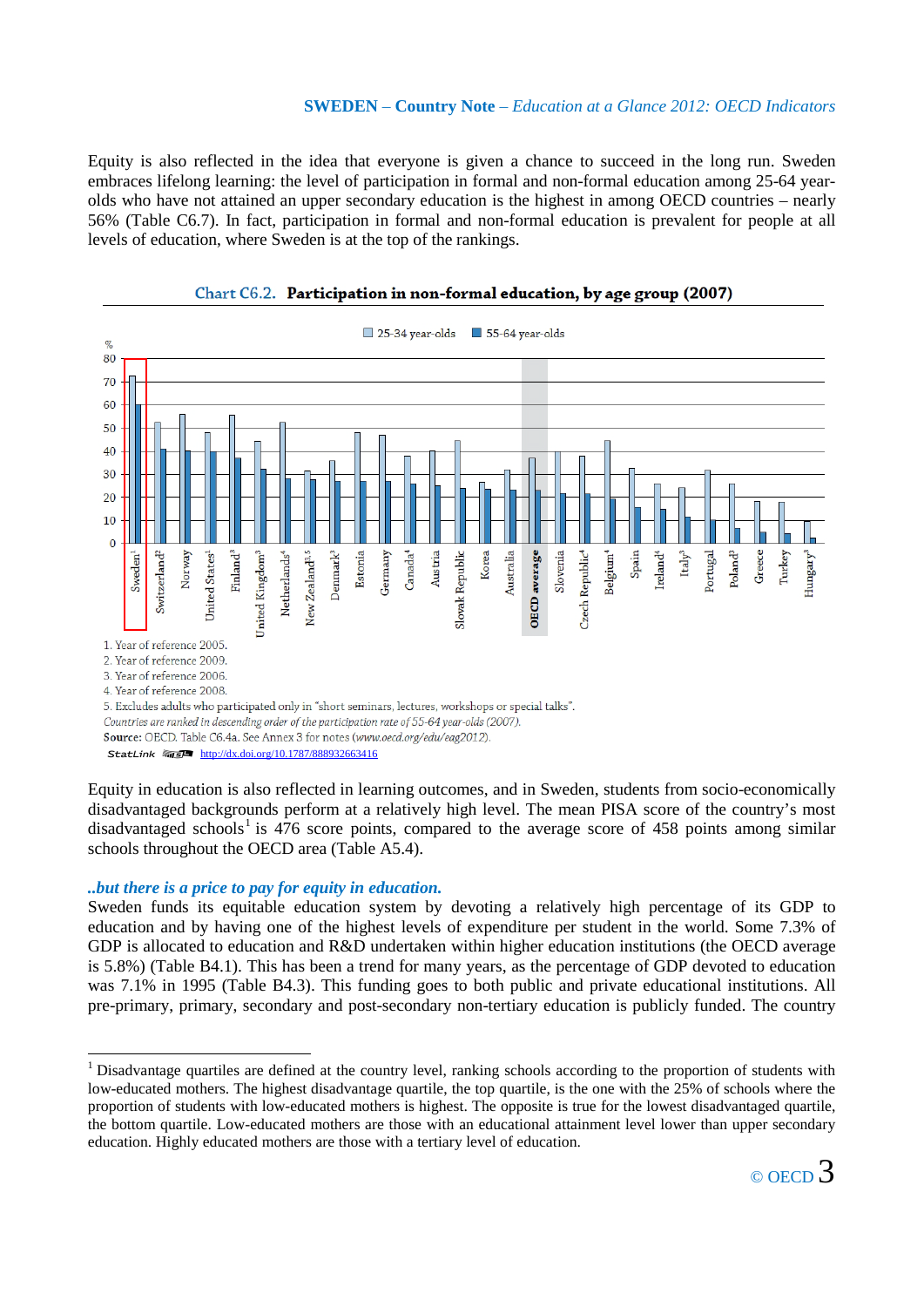spends USD 11 400 per student from primary to tertiary education – more than USD 2 000 more per student than the OECD average.

Nearly 90% of total expenditure on tertiary education in Sweden, including R&D, comes from public sources. While many countries have seen an increase in the share of private spending on tertiary education over the past decade, Sweden has maintained its high level of public spending during this period. Some USD 19 961 is allocated per tertiary student per year, compared with the OECD average of USD 13 719 (Table B1.1).

Research and development accounts for more than 40% of total expenditure per student in Sweden. Private expenditure goes mainly to R&D. At least 10% of expenditure on tertiary institutions is covered by private entities other than households, and these contributions are largely directed to sponsoring research and development.

The proportion of public expenditure funding education is high in the Swedish system, at 97.4% for all levels of education, compared to 2.6% for all private sources. The proportion even reaches 100% for pre-primary, primary, secondary and post-secondary non-tertiary education. In higher education, 89.8% of the total expenditure is public, which is high compared to the OECD average.

Over the past decade, the share of private expenditure devoted to education has increased in most countries, whereas in Sweden, it has remained stable (Table B3.3). One unique aspect of Sweden's system is even that public and government-dependent private tertiary institutions do not charge tuition fees for students who are Swedish nationals (Table B5.1). Recently, however, tuition fees have been introduced in tertiary education for citizens from countries outside the EEA and from Switzerland. Though scholarships have been granted at the same time, there has been a significant decline in the enrolment rate of students from these countries.

#### Chart B5.1. Relationship between average tuition fees charged by public institutions and proportion of students who benefit from public loans and/or scholarships/grants in tertiary-type A education (academic year 2008-09) For full-time national students, in USD converted using PPPs



1. Average tuition fees from USD 190 to 1 309 for university programmes dependent on the Ministry of Education. 2. Tuition fees refer to public institutions but more than two-thirds of students are enrolled in private institutions. Source: OECD. Tables B5.1 and B5.2. See Annex 3 for notes (www.oecd.org/edu/eag2012). StatLink  $\frac{1}{2}$  <http://dx.doi.org/10.1787/888932662770>

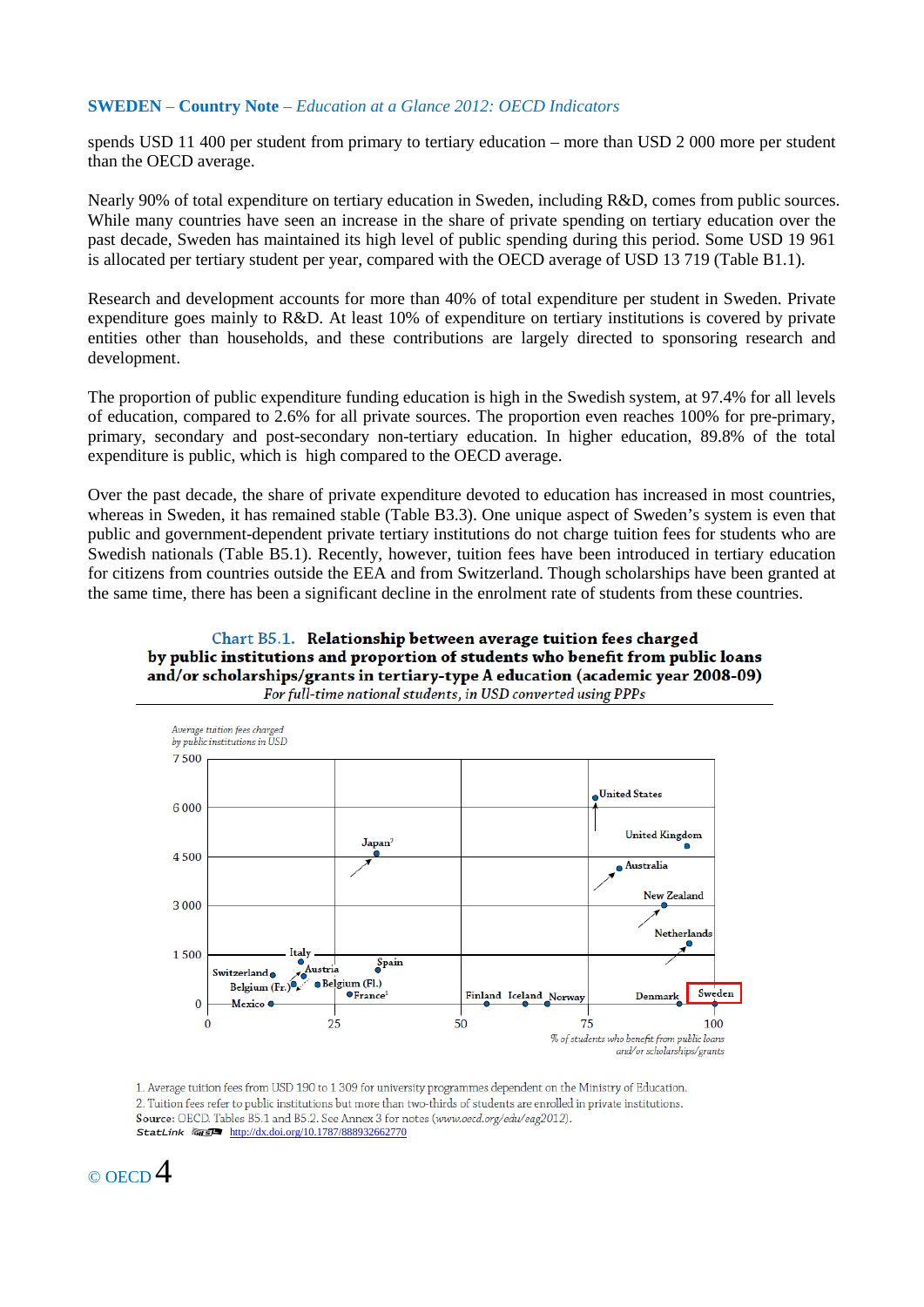#### *Reforms are needed to make the teaching profession more attractive.*

Between 2000 and 2010, teachers' salaries increased by an average of 22 percentage points across all OECD countries, while in Sweden, salaries increased by only 8 percentage points (Table D3.1). Except for starting salaries, there is a wide gap between teachers' salaries in Sweden and the the OECD average. The starting salary for a primary school teacher is USD 28 937, just above the OECD average of USD 28 523. However, after ten years of experience, Swedish primary school teachers earn USD 32 182 USD (the OECD average is USD 34 968); and at the top of the pay scale, Swedish teachers earn USD 38 696 compared with the OECD average of USD 45 100. At the same time, the total staturory working time for teachers in Sweden is one the highest in the world (Table D2.2), while the ratio of students to teaching staff in primary and secondary education is far below the OECD average (Table D4.1). Sweden is implementing reforms to raise the status of the teaching profession by focusing on continuous professional development and launching a campaign to attract teachers. Thus, additional resources of up to SEK 3.8 billion have been allocated in the 2011 budget bill to "break the downward trend in learning outcomes among Swedish pupils" (Swedish Government, 2011). In the bill, the government also proposes to explore the prerequisites for implementing a statefinanced incentive payment.

Under the Swedish education system, the Swedish Association for Local Authorities and Regions (SALAR) and the teachers' unions have signed a framework agreement on worktime and starting salaries, among other issues. It is then up to the individual school organiser, often the principal, and each teacher, sometimes with the support of trade unions, to negotiate an annual salary, based, for example, on qualifications, the labourmarket situation, the teacher's performance, and the range of responsibilities required of the teacher.

## **NOTABLE TRENDS**

#### *An ageing teaching force*

Seven of the 32 countries with the oldest teachers are EU21 countries. In Sweden, 41.2% of secondary school teachers are aged 50 or older. At the other end of the spectrum, 6.8% of the teachers are younger than 30. This imbalance in the age distribution of the teaching force can have many consequences for the education system.

The risk of teacher shortages grows as a large number of teachers reaches retirement age, thus raising the issue of quality, since the quality of teaching strongly depends on the pool of talent from which teachers are recruited.

The ageing of the teaching force also has budgetary implications, as there is a link between teachers' salaries and years of experience in most countries. If more resources are devoted to compensating teachers with many years of experience, the less resources are available for other school policies, particularly when public budgets are tight.

To meet this challenge, the recent efforts to make the teaching profession more attractive seem to be a step in the right direction.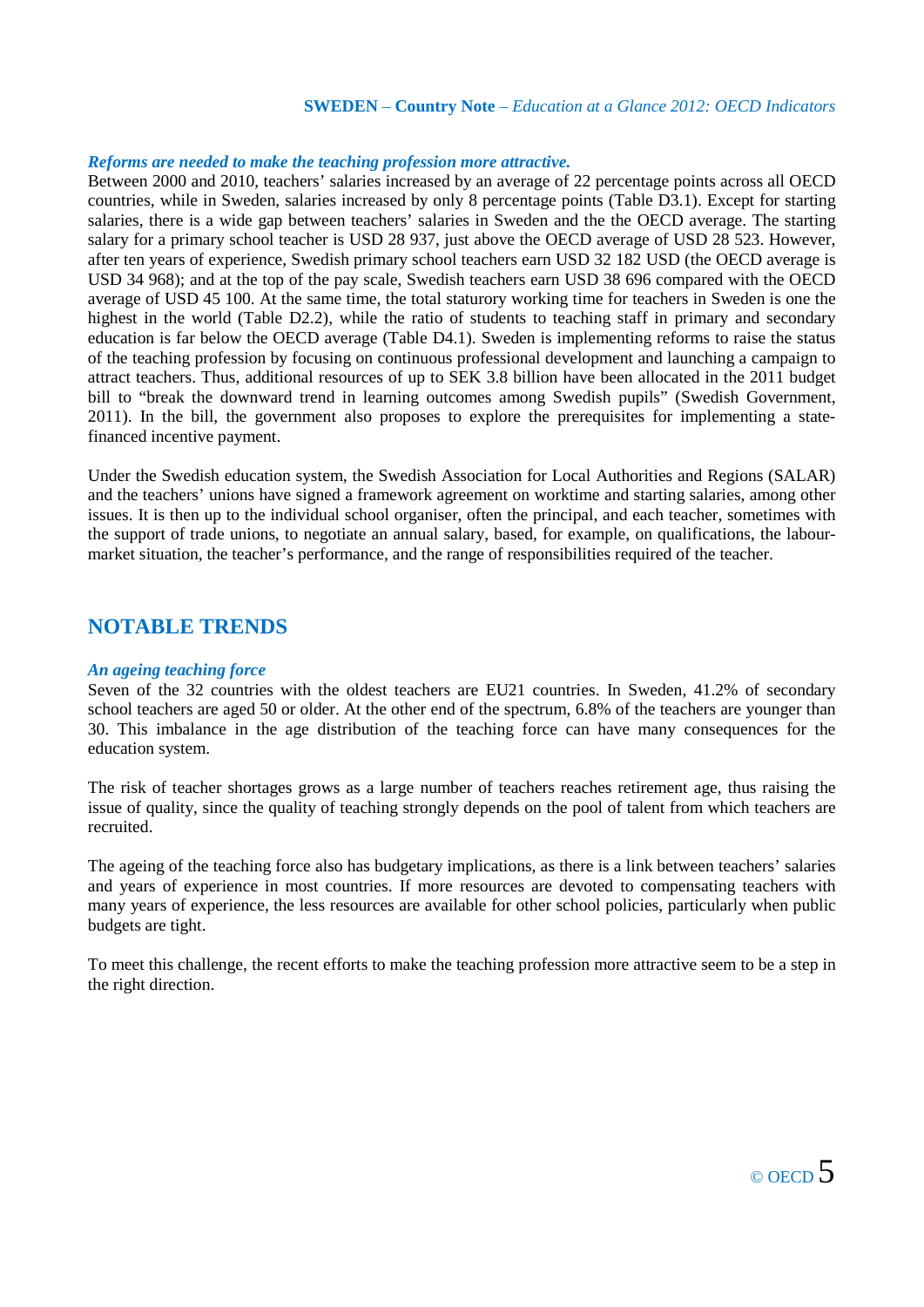#### Chart D5.1. Age distribution of teachers in secondary education (2010) Distribution of teachers in educational institutions, by age group

Indonesia w*aanaanaanaanaanaanaa* **Brazil** ,,,,,,,,,, uuuuu m Poland <del>waanaanaana</del> **United Kingdom** vaanaanaanaanaana Luxembourg ,,,,,,,,,,,,,,,,,,,,,,,,,,,,,,, Canada<sup>1</sup> <del>v*indunumamamamama*</del> Portugal<sup>2</sup> Chile <del>,,,,,,,,,,,,,,,,,,,,,,,,,,,,,,</del> Korea suunnammuunnammu **United States** <u>suunavaanaanaan</u> Ireland<sup>2</sup> uuuun ammanananan  $\overline{\mathbb{Z}}$ Belgium<sup>2</sup> <del>v*ubnomonomono*</del> Slovak Republic <u>vaaraamaanaanaan</u> France *uuunaannamaannan* Israel <del>,,,,,,,,,,,,,,,,,,,,,,,,,,,,,,,</del> Switzerland<sup>3,4</sup> <del>,,,,,,,,,,,,,,,,,,,,,,,,,,,,,,,</del> Slovenia<sup>2</sup> seepaanaanaanaanaana Hungary **OECD** average saanaanaanaanaana Spain waanaanamamamo Japan<sup>2</sup> <del>www.www.www.</del>ww New Zealand  $\overline{v}$ m ,,,, ,,,,,, Iceland<sup>2</sup> Sweden <del>maaanaanaanaanaa</del> Finland<sup>2</sup> <del>www.manapunana</del> Norway <del>mandananan</del>  $\overline{\mathcal{D}}$ v Netherlands<sup>2, 3</sup> <del>suunduummada</del> Czech Republic<sup>2, 5</sup> naaanaanaan m Estonia ,,,,,,,,,,  $\frac{1}{2}$ Germany ,,,,,,,,,,, ,,,,,, Austria ,,, ,,,,,,,,,, Italy<sup>3</sup> wwww T  $\overline{0}$  $10$  $20$ 30  $40$ 50 60 70 80 90 100 %

Z Aged 30-39 Aged 40-49 <br>Reed 50 or older  $\Box$  Aged less than 30

1. Year of reference 2009.

2. Secondary education includes post-secondary non-tertiary education.

3. Public institutions only.

4. Upper secondary education includes general programmes only.

5. Upper secondary education includes tertiary-type B education.

Countries are ranked in ascending order of the percentage of teachers aged 40 or older at the secondary level.

Source: OECD. Indonesia: UNESCO Institute for Statistics (World Education Indicators programme). Table D5.2. See Annex 3 for notes (www.oecd.org/edu/eag2012).

StatLink **1** 1 <http://dx.doi.org/10.1787/888932663796>

## $\circ$  OECD 6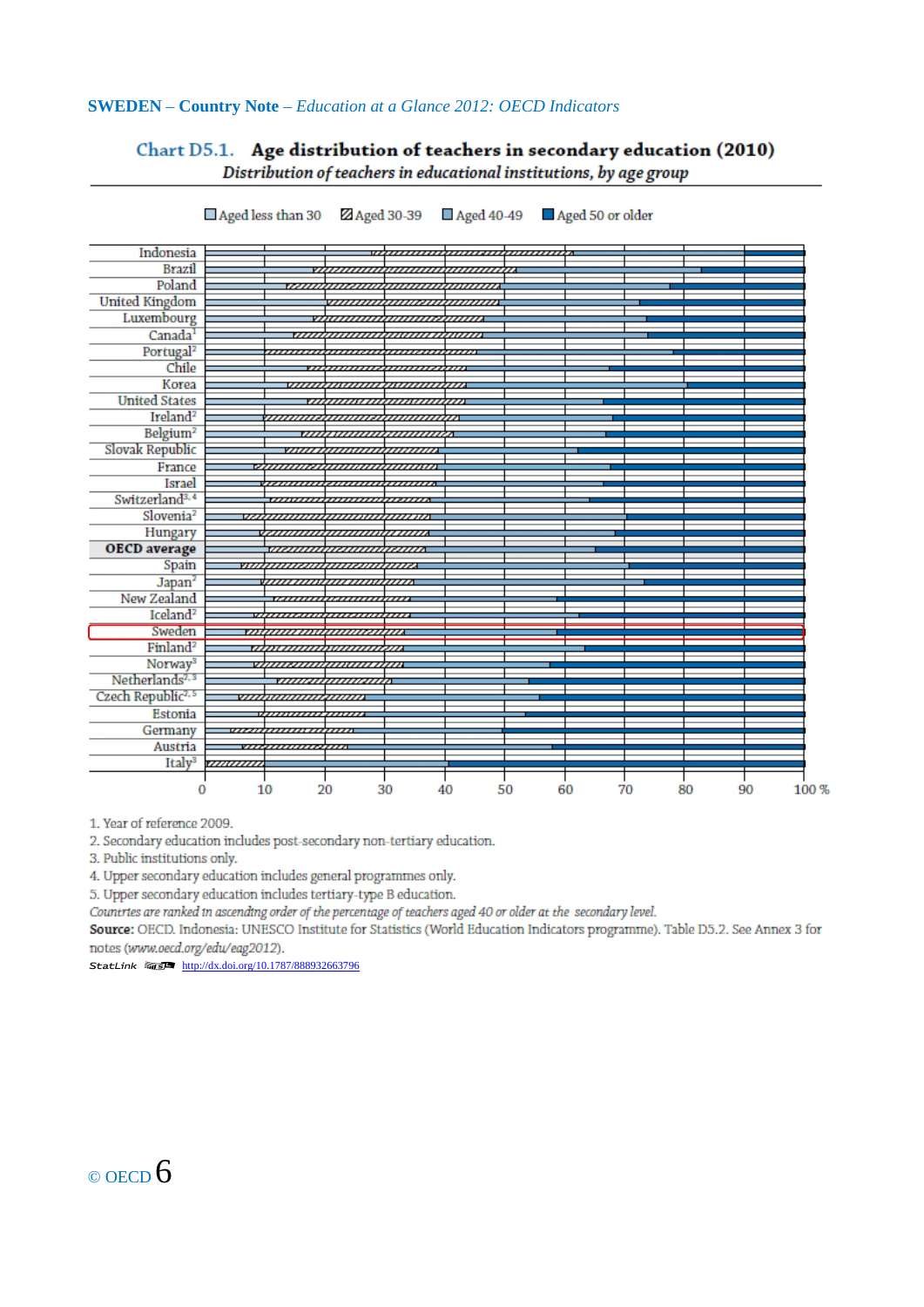## **KEY FACTS**

|                                                                                                                                                                               |               | <b>OECD</b> |                    |  |  |
|-------------------------------------------------------------------------------------------------------------------------------------------------------------------------------|---------------|-------------|--------------------|--|--|
| <b>Indicator</b>                                                                                                                                                              | <b>Sweden</b> | average     | Sweden rank*       |  |  |
| <b>Educational Access and Output</b>                                                                                                                                          |               |             |                    |  |  |
| <b>Enrolment rates</b>                                                                                                                                                        |               |             |                    |  |  |
| 3-year-olds (in early childhood education)                                                                                                                                    | 90%           | 66%         | 7 of 36 countries  |  |  |
| 4-year-olds (in early childhood and primary education)                                                                                                                        | 94%           | 81%         | 15 of 38 countries |  |  |
| 5-14 year-olds (all levels)                                                                                                                                                   | 99%           | 96%         | 23 of 39 countries |  |  |
| Percentage of population that has attained pre-primary or primary levels of education only                                                                                    |               |             |                    |  |  |
| 25-64 year-olds                                                                                                                                                               | 4%            | m           | 23 of 37 countries |  |  |
| Percentage of population that has attained at least upper secondary education                                                                                                 |               |             |                    |  |  |
| 25-64 year-olds                                                                                                                                                               | 87%           | 74%         | 8 of 40 countries  |  |  |
| 25-34 year-olds                                                                                                                                                               | 91%           | 82%         | 7 of 36 countries  |  |  |
| 55-64 year-olds                                                                                                                                                               | 77%           | 62%         | 10 of 36 countries |  |  |
| Percentage of population that has attained tertiary education                                                                                                                 |               |             |                    |  |  |
| 25-64 year-olds                                                                                                                                                               | 34%           | 31%         | 17 of 41 countries |  |  |
| 25-34 year-olds                                                                                                                                                               | 42%           | 38%         | 15 of 37 countries |  |  |
| 55-64 year-olds                                                                                                                                                               | 27%           | 23%         | 13 of 37 countries |  |  |
| Entry rates into tertiary education                                                                                                                                           |               |             |                    |  |  |
| Vocational programmes (Tertiary-type B)                                                                                                                                       | 12%           | 17%         | 21 of 33 countries |  |  |
| University programmes (Tertiary-type A)                                                                                                                                       | 76%           | 62%         | 8 of 36 countries  |  |  |
| <b>Graduation rates</b>                                                                                                                                                       |               |             |                    |  |  |
| Percentage of today's young people expected to complete<br>upper secondary education in their lifetime                                                                        | 75%           | 84%         | 23 of 27 countries |  |  |
| Percentage of today's young people expected to complete<br>university education (tertiary-type A) in their lifetime                                                           | 37%           | 39%         | 17 of 28 countries |  |  |
| <b>Economic and Labour Market Outcomes</b>                                                                                                                                    |               |             |                    |  |  |
| Unemployment rate of 25-64 year-olds                                                                                                                                          |               |             |                    |  |  |
| Below upper secondary                                                                                                                                                         | 11%           | 12.5%       | 17 of 33 countries |  |  |
| Upper secondary and post-secondary non-tertiary                                                                                                                               | 6.1%          | 7.6%        | 24 of 34 countries |  |  |
| Tertiary                                                                                                                                                                      | 4.3%          | 4.7%        | 16 of 34 countries |  |  |
| Average earnings premium for 25-64 year-olds with tertiary education (compared to people with upper secondary                                                                 |               |             |                    |  |  |
| education; upper secondary = $100$ )<br>Men and women                                                                                                                         | 125           |             |                    |  |  |
|                                                                                                                                                                               |               | 155         | 31 of 32 countries |  |  |
| Men                                                                                                                                                                           | 133           | 160         | 29 of 32 countries |  |  |
| Women                                                                                                                                                                         | 127           | 157         | 31 of 32 countries |  |  |
| Average earnings penalty for 25-64 year-olds who have not attained upper secondary education (compared to<br>people with upper secondary education; upper secondary $= 100$ ) |               |             |                    |  |  |
| Men and women                                                                                                                                                                 | 82            | 77          | 7 of 32 countries  |  |  |
| Men                                                                                                                                                                           | 81            | 78          | 10 of 32 countries |  |  |
| Women                                                                                                                                                                         | 80            | 74          | 8 of 32 countries  |  |  |
| Percentage of people not in employment, education or training                                                                                                                 |               |             |                    |  |  |
| 15-29 year-olds (2005 data)                                                                                                                                                   | 9.2%          | 15.0%       | 26 of 32 countries |  |  |
| 15-29 year-olds $(2010 \text{ data})$                                                                                                                                         | 10.3%         | 15.8%       | 27 of 32 countries |  |  |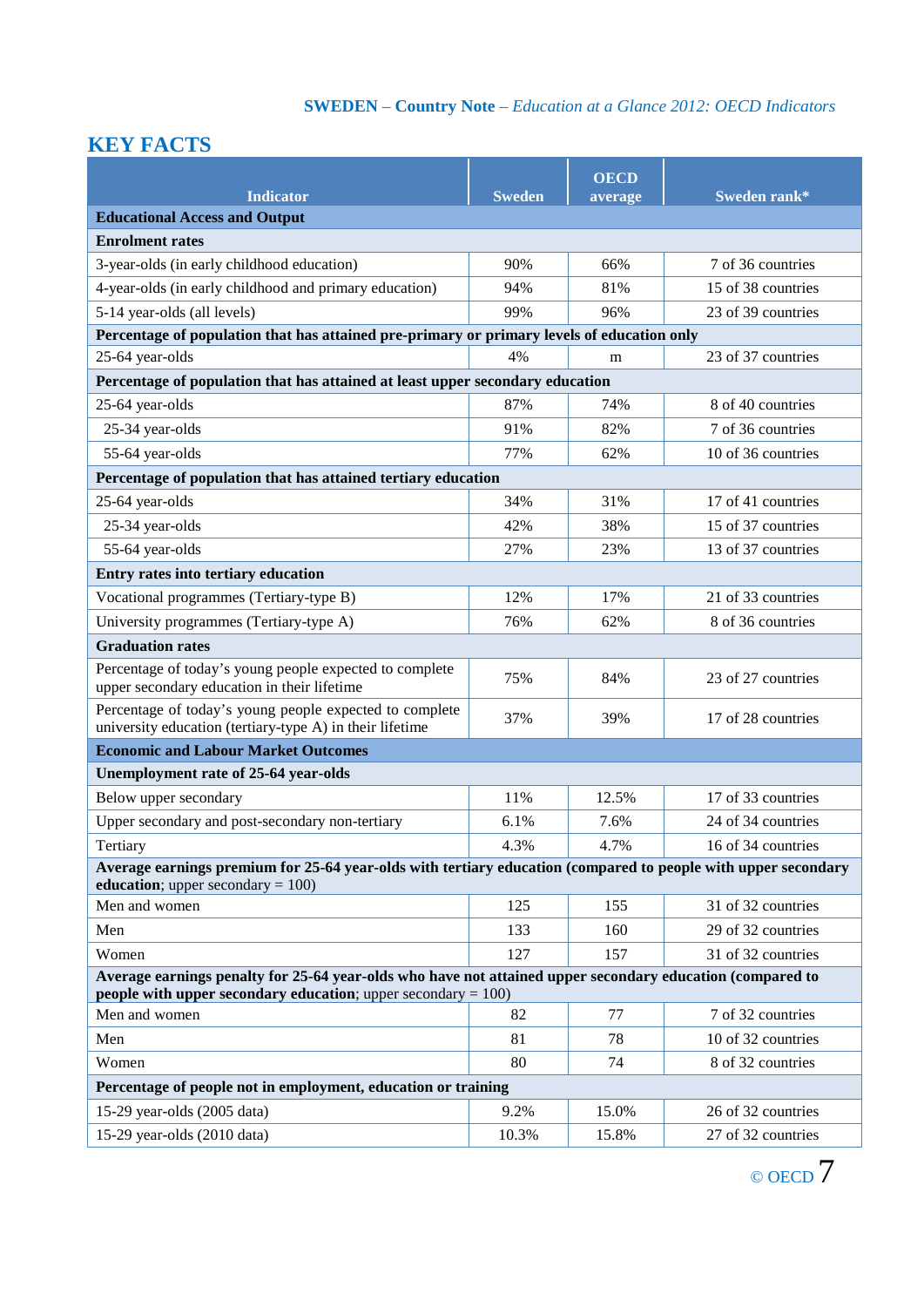|                                                                                                        |               | <b>OECD</b> |                    |  |  |
|--------------------------------------------------------------------------------------------------------|---------------|-------------|--------------------|--|--|
| <b>Indicator</b>                                                                                       | <b>Sweden</b> | average     | Sweden rank*       |  |  |
| <b>Financial Investment in Education</b>                                                               |               |             |                    |  |  |
| Annual expenditure per student (in equivalent USD, using PPPs)                                         |               |             |                    |  |  |
| Pre-primary education                                                                                  | 6549          | 6 6 7 0     | 14 of 34 countries |  |  |
| Primary education                                                                                      | 9 3 8 2       | 7719        | 8 of 35 countries  |  |  |
| Secondary education                                                                                    | 10 050        | 9312        | 13 of 37 countries |  |  |
| Tertiary education                                                                                     | 19 961        | 13728       | 4 of 37 countries  |  |  |
| Total public and private expenditure on education                                                      |               |             |                    |  |  |
| As a percentage of GDP                                                                                 | 6.7%          | 6.2%        | 9 of 37 countries  |  |  |
| Total public expenditure on education                                                                  |               |             |                    |  |  |
| As a percentage of total public expenditure                                                            | 13.2%         | 13.0%       | 14 of 32 countries |  |  |
| Share of private expenditure on educational<br>institutions                                            |               |             |                    |  |  |
| Primary, secondary and post-secondary non-tertiary<br>education                                        | 0%            | 8.8%        | 31 of 32 countries |  |  |
| Tertiary education                                                                                     | 10.2%         | 30%         | 27 of 31 countries |  |  |
| All levels of education                                                                                | 2.6%          | 16%         | 29 of 30 countries |  |  |
| <b>Schools and Teachers</b>                                                                            |               |             |                    |  |  |
| Ratio of students to teaching staff                                                                    |               |             |                    |  |  |
| Pre-primary education                                                                                  | 6.3           | 14.4        | 31 of 32 countries |  |  |
| Primary education                                                                                      | 11.7          | 15.8        | 29 of 36 countries |  |  |
| Secondary education                                                                                    | 12.3          | 13.8        | 21 of 38 countries |  |  |
| Number of hours of compulsory instruction time per                                                     |               |             |                    |  |  |
| year                                                                                                   |               |             |                    |  |  |
| 7-8 year-olds                                                                                          | 741           | 774 hours   | 15 of 33 countries |  |  |
| 9-11 year-olds                                                                                         | 741           | 821 hours   | 23 of 34 countries |  |  |
| 12-14 year-olds                                                                                        | 741           | 899 hours   | 33 of 34 countries |  |  |
| Number of hours of teaching time per year (for teachers in public institutions)                        |               |             |                    |  |  |
| Primary education                                                                                      | m             | 782 hours   | m                  |  |  |
| Lower secondary education                                                                              | m             | 704 hours   | m                  |  |  |
| Upper secondary education                                                                              | m             | 658 hours   | m                  |  |  |
| Ratio of teachers' salaries to earnings for full-time, full-year adult workers with tertiary education |               |             |                    |  |  |
| Primary school teachers                                                                                | 0.79          | 0.82        | 15 of 27 countries |  |  |
| Lower secondary school teachers                                                                        | 0.81          | 0.85        | 15 of 27 countries |  |  |
| Upper secondary school teachers                                                                        | 0.86          | 0.90        | 13 of 27 countries |  |  |

*\* Countries are ranked in descending order of values.*